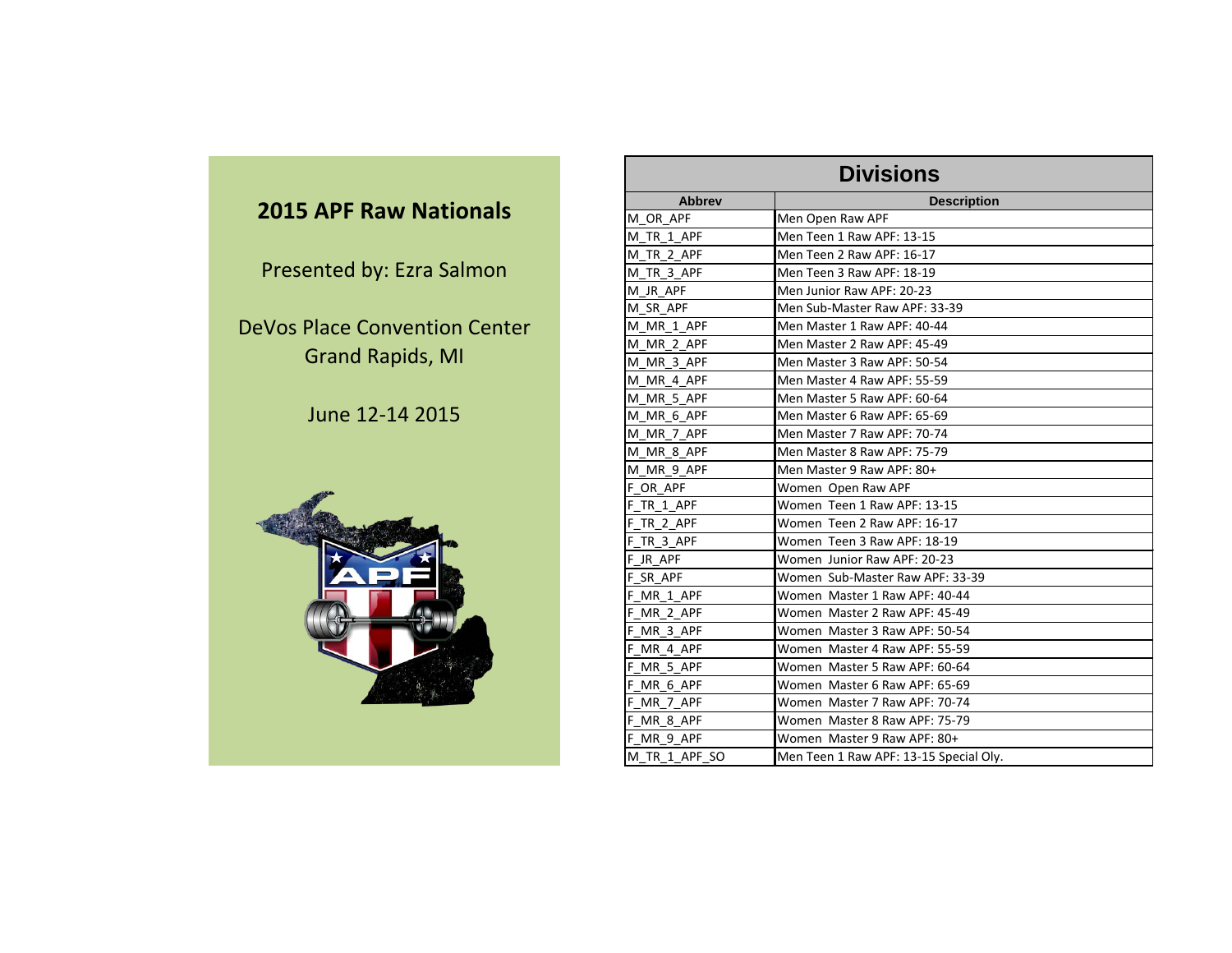| 1-Jun-15 |
|----------|
|----------|

## APF Raw Nationals - Bench Only - Kg Results

| <b>Name</b>              | <b>Age</b> | <b>Div</b>    |       | BWt (Kg)   WtCls (Kg) | Glossbrenn | Bench 1  | Bench 2     |                | Bench 3   Bench 4 | <b>Best Bench</b> |          | Coeff Score   Age & Coeff | <b>PI-Div-WtCl</b> | Team                      | <b>Notes</b>      |
|--------------------------|------------|---------------|-------|-----------------------|------------|----------|-------------|----------------|-------------------|-------------------|----------|---------------------------|--------------------|---------------------------|-------------------|
| Body, Bobby              | 40         | M_OR_APF      | 81.1  | 82.5                  | 0.6519     | 167.5    | 172.5       | 182.5          |                   | 182.5             | 118.9626 | 118.9626                  | 1-M_OR_APF-82.5    | Body                      |                   |
| Brown, Michael           |            | 30 M_OR_APF   | 139.3 | 140                   | 0.5317     | 215      | 227.5       | 237.5          |                   | 237.5             | 126.2788 | 0.0000                    | 2-M_OR_APF-140     |                           |                   |
| Callender, Terri         |            | 50 F_MR_3_APF | 66.1  | 67.5                  | 0.9145     | 45       | 47.5        | 52.5           |                   | 52.5              | 48.0113  | 54.2527                   | 1-F_MR_3_APF-67.5  |                           | Women Best Lifter |
| Coleman, Marvin (mast)   |            | 47 M_MR_2_APF | 90.6  | 100                   | 0.6097     | 102.5    | $\mathbf 0$ | $\mathbf 0$    |                   | 102.5             | 62.4891  | 67.6132                   | 1-M_MR_2_APF-100   | <b>Flint Barbell Club</b> |                   |
| Coleman, Marvin (open)   |            | 47 M_OR_APF   | 90.6  | 100                   | 0.6097     | 102.5    | $\mathbf 0$ | $\mathbf 0$    |                   | 102.5             | 62.4891  | 67.6132                   | 1-M_OR_APF-100     | Flint Barbell Club        |                   |
| Colwell, Rick            |            | 41 M_MR_1_APF | 123.5 | 125                   | 0.5472     | $-180$   | 180         | $-187.5$       |                   | 180               | 98.4960  | 99.4810                   | 1-M_MR_1_APF-125   | Flint Barbell Club        |                   |
| Dixon, William           |            | 37 M_SR_APF   | 190.6 | <b>SHW</b>            | 0.4955     | 227.5    | 240         | 250            |                   | 250               | 123.8788 | 0.0000                    | 1-M_SR_APF-SHW     | <b>Exile Barbell</b>      |                   |
| Fargo, Joe (open)        |            | 36 M_OR_APF   | 81.6  | 82.5                  | 0.6493     | 160      | $-170$      | $-170$         |                   | 160               | 103.8800 | 0.0000                    | 2-M_OR_APF-82.5    | Michigan Barbell          |                   |
| Fargo, Joe (subm)        |            | 36 M_SR_APF   | 81.6  | 82.5                  | 0.6493     | 160      | $-170$      | $-170$         |                   | 160               | 103.8800 | 0.0000                    | 1-M_SR_APF-82.5    | Michigan Barbell          |                   |
| Harp, John               |            | 63 M_MR_5_APF | 88.1  | 90                    | 0.6193     | 120      | $-142.5$    | $-142.5$       |                   | 120               | 74.3100  | 105.5945                  | 1-M_MR_5_APF-90    |                           |                   |
| Hartzell, Sean (bp)      |            | 35 M_SR_APF   | 108.3 | 110                   | 0.5650     | 162.5    | 170         | $-182.5$       |                   | 170               | 96.0500  | 0.0000                    | 3-M_SR_APF-110     | <b>Exile Barbell</b>      |                   |
| Henry, Cory (open)       |            | 39 M_OR_APF   | 107.4 | 110                   | 0.5665     | 202.5    | 210         | 217.5          |                   | 217.5             | 123.2029 | 0.0000                    | 1-M_OR_APF-110     |                           |                   |
| Henry, Cory (subm)       |            | 39 M_SR_APF   | 107.4 | 110                   | 0.5665     | 202.5    | 210         | 217.5          |                   | 217.5             | 123.2029 | 0.0000                    | 1-M_SR_APF-110     |                           |                   |
| Hensley, Jonah           | 20         | M_JR_APF      | 108.1 | 110                   | 0.5653     | 192.5    | 205         | 215            |                   | 215               | 121.5395 | 0.0000                    | 1-M_JR_APF-110     |                           |                   |
| Jeleniewski, Andrew      |            | 48 M MR 2 APF | 120.7 | 125                   | 0.5503     | 195      | $-207.5$    | $-207.5$       |                   | 195               | 107.2988 | 117.7067                  | 1-M_MR_2_APF-125   | Team Lilliebridge         |                   |
| Koos, Linda              | 61         | F_MR_5_APF    | 98.1  | <b>SHW</b>            | 0.7210     | 37.5     | 42.5        | 47.5           | $-52.5$           | 47.5              | 34.2475  | 46.7821                   | 1-F_MR_5_APF-SHW   | Zenzen                    |                   |
| LaBombard, Daniel        |            | 41 M MR 1 APF | 75.2  | 82.5                  | 0.6872     | 120      | 127.5       | 142.5          |                   | 142.5             | 97.9260  | 98.9053                   | 1-M_MR_1_APF-82.5  | <b>Flint Barbell Club</b> |                   |
| Lindley, Justin          |            | 42 M_MR_1_APF | 89.5  | 90                    | 0.6138     | 165      | $-175$      | $-175$         |                   | 165               | 101.2688 | 103.2941                  | 2-M_MR_1_APF-90    |                           |                   |
| Mata, Ben                | 60         | M_MR_5_APF    | 120.4 | 125                   | 0.5506     | 145      | $-152.5$    | $-152.5$       |                   | 145               | 79.8298  | 106.9719                  | 1-M_MR_5_APF-125   | <b>Flint Barbell Club</b> |                   |
| Mobley, Harold           |            | 49 M_MR_2_APF | 120.8 | 125                   | 0.5501     | 177.5    | 190         | $-192.5$       |                   | 190               | 104.5190 | 116.3296                  | 2-M_MR_2_APF-125   | <b>Exile Barbell</b>      |                   |
| O'Connor, Sean (open)    |            | 35 M_OR_APF   | 104.9 | 110                   | 0.5718     | 200      | 210         | 215            |                   | 215               | 122.9263 | 0.0000                    | 2-M_OR_APF-110     |                           |                   |
| O'Connor, Sean (subm)    |            | 35 M_SR_APF   | 104.9 | 110                   | 0.5718     | 200      | 210         | 215            |                   | 215               | 122.9263 | 0.0000                    | 2-M_SR_APF-110     |                           |                   |
| Parker, Kelly (bp)       |            | 45 M_OR_APF   | 124.2 | 125                   | 0.5464     | 192.5    | 202.5       | 210            |                   | 210               | 114.7335 | 121.0438                  | 2-M_OR_APF-125     | Strength Beyond FMR       |                   |
| Poplar, Eric             |            | 36 M_SR_APF   | 128.6 | 140                   | 0.5417     | 180      | 185         | 192.5          |                   | 192.5             | 104.2773 | 0.0000                    | 2-M_SR_APF-140     | Flint Barbell Club        |                   |
| Rodriguez, Danny         |            | 29 M_OR_APF   | 114.6 | 125                   | 0.5567     | 130      | 140         | $-147.5$       |                   | 140               | 77.9310  | 0.0000                    | 3-M_OR_APF-125     | <b>Exile Barbell</b>      |                   |
| Sanders, John (bp open)  |            | 37 M_OR_APF   | 122.4 | 125                   | 0.5485     | 185      | 200         | 210            |                   | 210               | 115.1745 | 0.0000                    | 1-M_OR_APF-125     |                           |                   |
| Sanders, John (bp subm)  |            | 37 M_SR_APF   | 122.4 | 125                   | 0.5485     | 185      | 200         | 210            |                   | 210               | 115.1745 | 0.0000                    | 1-M_SR_APF-125     |                           |                   |
| Scott, Eric              |            | 26 M_OR_APF   | 102.9 | 110                   | 0.5758     | $-192.5$ | 192.5       | $-205$         |                   | 192.5             | 110.8415 | 0.0000                    | 3-M_OR_APF-110     | <b>GENXLABS</b>           |                   |
| Sheehan, Tim             |            | 63 M_MR_5_APF | 102.8 | 110                   | 0.5750     | 137.5    | $-142.5$    | 142.5          |                   | 142.5             | 81.9375  | 116.4332                  | 1-M_MR_5_APF-110   |                           |                   |
| Spires, Kent (mast)      |            | 44 M MR 1 APF | 89.5  | 90                    | 0.6138     | 232.5    | $-237.5$    | 237.5          |                   | 237.5             | 145.7656 | 152.0335                  | 1-M_MR_1_APF-90    |                           |                   |
| Spires, Kent (open)      |            | 44 M_OR_APF   | 89.5  | 90                    | 0.6138     | 232.5    | $-237.5$    | 237.5          |                   | 237.5             | 145.7656 | 152.0335                  | 1-M OR APF-90      |                           |                   |
| Strickland, James (open) |            | 34 M_OR_APF   | 131.9 | 140                   | 0.5391     | 222.5    | 232.5       | 242.5          | 250.5             | 242.5             | 130.7196 | 0.0000                    | 1-M_OR_APF-140     | <b>Texas Strength</b>     |                   |
| Strickland, James (subm) |            | 34 M_SR_APF   | 131.9 | 140                   | 0.5391     | 222.5    | 232.5       | 242.5          | 250.5             | 242.5             | 130.7196 | 0.0000                    | 1-M_SR_APF-140     | <b>Texas Strength</b>     |                   |
| Swavel, Jason            |            | 39 M_OR_APF   | 87.1  | 90                    | 0.6234     | 192.5    | 202.5       | $-215$         |                   | 202.5             | 126.2385 | 0.0000                    | 2-M_OR_APF-90      |                           |                   |
| Trimble, Bill            |            | 50 M_MR_3_APF | 96    | 100                   | 0.5920     | 147.5    | 162.5       | 167.5          |                   | 167.5             | 99.1516  | 112.0413                  | 1-M_MR_3_APF-100   |                           |                   |
| Wilcoxon, Lee            |            | 49 M_MR_2_APF | 88.3  | 90                    | 0.6185     | 182.5    | 197.5       | $-205$         |                   | 197.5             | 122.1439 | 135.9461                  | 1-M_MR_2_APF-90    |                           |                   |
| Wolfe, Mike              |            | 40 M_OR_APF   | 187.2 | <b>SHW</b>            | 0.4976     | 295      | $-312.5$    | $\overline{0}$ |                   | 295               | 146.7846 | 146.7846                  | 1-M_OR_APF-SHW     | <b>Exile Barbell</b>      | Men Best Lifter   |

## APF Raw Nationals - Bench Only - Lb Results

| <b>Name</b>              | Age | <b>Div</b>    |       | BWt (Kg)   WtCls (Kg) | Glossbrenn | Bench 1   | Bench 2   Bench 3   Bench 4    |           |           |        |          | <b>Best Bench   Coeff Score   Age &amp; Coeff</b> | <b>PI-Div-WtCl</b> | <b>Team</b>               | <b>Notes</b>      |
|--------------------------|-----|---------------|-------|-----------------------|------------|-----------|--------------------------------|-----------|-----------|--------|----------|---------------------------------------------------|--------------------|---------------------------|-------------------|
| Body, Bobby              | 40  | M_OR_APF      | 81.1  | 82.5                  | 0.6519     | 369.27    | 380.29                         | 402.34    | 0.00      | 402.34 | 118.9626 | 118.9626                                          | 1-M_OR_APF-82.5    | Body                      |                   |
| Brown, Michael           | 30  | M_OR_APF      | 139.3 | 140                   | 0.5317     | 473.99    | 501.55                         | 523.59    | 0.00      | 523.59 | 126.2788 | 0.0000                                            | 2-M_OR_APF-140     |                           |                   |
| Callender, Terri         | 50  | F_MR_3_APF    | 66.1  | 67.5                  | 0.9145     | 99.21     | 104.72                         | 115.74    | 0.00      | 115.74 | 48.0113  | 54.2527                                           | 1-F_MR_3_APF-67.5  |                           | Women Best Lifter |
| Coleman, Marvin (mast)   | 47  | M_MR_2_APF    | 90.6  | 100                   | 0.6097     | 225.97    | 0.00                           | 0.00      | 0.00      | 225.97 | 62.4891  | 67.6132                                           | 1-M_MR_2_APF-100   | <b>Flint Barbell Club</b> |                   |
| Coleman, Marvin (open)   | 47  | M_OR_APF      | 90.6  | 100                   | 0.6097     | 225.97    | 0.00                           | 0.00      | 0.00      | 225.97 | 62.4891  | 67.6132                                           | 1-M_OR_APF-100     | <b>Flint Barbell Club</b> |                   |
| Colwell, Rick            | 41  | M_MR_1_APF    | 123.5 | 125                   | 0.5472     | $-396.83$ | 396.83                         | $-413.36$ | 0.00      | 396.83 | 98.4960  | 99.4810                                           | 1-M_MR_1_APF-125   | Flint Barbell Club        |                   |
| Dixon, William           | 37  | M SR APF      | 190.6 | <b>SHW</b>            | 0.4955     | 501.55    | 529.10                         | 551.15    | 0.00      | 551.15 | 123.8788 | 0.0000                                            | 1-M_SR_APF-SHW     | <b>Exile Barbell</b>      |                   |
| Fargo, Joe (open)        | 36  | M OR APF      | 81.6  | 82.5                  | 0.6493     | 352.74    | $-374.78$                      | $-374.78$ | 0.00      | 352.74 | 103.8800 | 0.0000                                            | 2-M_OR_APF-82.5    | Michigan Barbell          |                   |
| Fargo, Joe (subm)        | 36  | M_SR_APF      | 81.6  | 82.5                  | 0.6493     | 352.74    | $-374.78$                      | $-374.78$ | 0.00      | 352.74 | 103.8800 | 0.0000                                            | 1-M_SR_APF-82.5    | Michigan Barbell          |                   |
| Harp, John               | 63  | M_MR_5_APF    | 88.1  | 90                    | 0.6193     | 264.55    | $-314.16$                      | $-314.16$ | 0.00      | 264.55 | 74.3100  | 105.5945                                          | 1-M_MR_5_APF-90    |                           |                   |
| Hartzell, Sean (bp)      | 35  | M_SR_APF      | 108.3 | 110                   | 0.5650     | 358.25    | 374.78                         | $-402.34$ | 0.00      | 374.78 | 96.0500  | 0.0000                                            | 3-M_SR_APF-110     | <b>Exile Barbell</b>      |                   |
| Henry, Cory (open)       | 39  | M_OR_APF      | 107.4 | 110                   | 0.5665     | 446.43    | 462.97                         | 479.50    | 0.00      | 479.50 | 123.2029 | 0.0000                                            | 1-M_OR_APF-110     |                           |                   |
| Henry, Cory (subm)       | 39  | M_SR_APF      | 107.4 | 110                   | 0.5665     | 446.43    | 462.97                         | 479.50    | 0.00      | 479.50 | 123.2029 | 0.0000                                            | 1-M_SR_APF-110     |                           |                   |
| Hensley, Jonah           | 20  | M_JR_APF      | 108.1 | 110                   | 0.5653     | 424.39    | 451.94                         | 473.99    | 0.00      | 473.99 | 121.5395 | 0.0000                                            | 1-M_JR_APF-110     |                           |                   |
| Jeleniewski, Andrew      | 48  | M_MR_2_APF    | 120.7 | 125                   | 0.5503     | 429.90    | $-457.45$                      | $-457.45$ | 0.00      | 429.90 | 107.2988 | 117.7067                                          | 1-M_MR_2_APF-125   | Team Lilliebridge         |                   |
| Koos, Linda              | 61  | F_MR_5_APF    | 98.1  | <b>SHW</b>            | 0.7210     | 82.67     | 93.70                          | 104.72    | $-115.74$ | 104.72 | 34.2475  | 46.7821                                           | 1-F_MR_5_APF-SHW   | Zenzen                    |                   |
| LaBombard, Daniel        | 41  | M_MR_1_APF    | 75.2  | 82.5                  | 0.6872     | 264.55    | 281.09                         | 314.16    | 0.00      | 314.16 | 97.9260  | 98.9053                                           | 1-M_MR_1_APF-82.5  | Flint Barbell Club        |                   |
| Lindley, Justin          | 42  | M_MR_1_APF    | 89.5  | 90                    | 0.6138     | 363.76    | $-385.81$                      | $-385.81$ | 0.00      | 363.76 | 101.2688 | 103.2941                                          | 2-M_MR_1_APF-90    |                           |                   |
| Mata, Ben                | 60  | M_MR_5_APF    | 120.4 | 125                   | 0.5506     | 319.67    | $-336.20$                      | $-336.20$ | 0.00      | 319.67 | 79.8298  | 106.9719                                          | 1-M_MR_5_APF-125   | Flint Barbell Club        |                   |
| Mobley, Harold           | 49  | M_MR_2_APF    | 120.8 | 125                   | 0.5501     | 391.32    | 418.87                         | $-424.39$ | 0.00      | 418.87 | 104.5190 | 116.3296                                          | 2-M_MR_2_APF-125   | <b>Exile Barbell</b>      |                   |
| O'Connor, Sean (open)    | 35  | M_OR_APF      | 104.9 | 110                   | 0.5718     | 440.92    | 462.97                         | 473.99    | 0.00      | 473.99 | 122.9263 | 0.0000                                            | 2-M_OR_APF-110     |                           |                   |
| O'Connor, Sean (subm)    | 35  | M_SR_APF      | 104.9 | 110                   | 0.5718     | 440.92    | 462.97                         | 473.99    | 0.00      | 473.99 | 122.9263 | 0.0000                                            | 2-M_SR_APF-110     |                           |                   |
| Parker, Kelly (bp)       | 45  | M_OR_APF      | 124.2 | 125                   | 0.5464     | 424.39    | 446.43                         | 462.97    | 0.00      | 462.97 | 114.7335 | 121.0438                                          | 2-M_OR_APF-125     | Strength Beyond FMR       |                   |
| Poplar, Eric             | 36  | M_SR_APF      | 128.6 | 140                   | 0.5417     | 396.83    | 407.85                         | 424.39    | 0.00      | 424.39 | 104.2773 | 0.0000                                            | 2-M_SR_APF-140     | <b>Flint Barbell Club</b> |                   |
| Rodriguez, Danny         | 29  | M_OR_APF      | 114.6 | 125                   | 0.5567     | 286.60    | 308.64                         | $-325.18$ | 0.00      | 308.64 | 77.9310  | 0.0000                                            | 3-M_OR_APF-125     | <b>Exile Barbell</b>      |                   |
| Sanders, John (bp open)  |     | 37 M_OR_APF   | 122.4 | 125                   | 0.5485     | 407.85    | 440.92                         | 462.97    | 0.00      | 462.97 | 115.1745 | 0.0000                                            | 1-M_OR_APF-125     |                           |                   |
| Sanders, John (bp subm)  |     | 37 M_SR_APF   | 122.4 | 125                   | 0.5485     | 407.85    | 440.92                         | 462.97    | 0.00      | 462.97 | 115.1745 | 0.0000                                            | 1-M_SR_APF-125     |                           |                   |
| Scott, Eric              | 26  | M_OR_APF      | 102.9 | 110                   | 0.5758     | $-424.39$ | 424.39                         | $-451.94$ | 0.00      | 424.39 | 110.8415 | 0.0000                                            | 3-M_OR_APF-110     | <b>GENXLABS</b>           |                   |
| Sheehan, Tim             | 63  | M_MR_5_APF    | 102.8 | 110                   | 0.5750     | 303.13    | $-314.16$                      | 314.16    | 0.00      | 314.16 | 81.9375  | 116.4332                                          | 1-M_MR_5_APF-110   |                           |                   |
| Spires, Kent (mast)      |     | 44 M_MR_1_APF | 89.5  | 90                    | 0.6138     | 512.57    | $-523.59$                      | 523.59    | 0.00      | 523.59 | 145.7656 | 152.0335                                          | 1-M_MR_1_APF-90    |                           |                   |
| Spires, Kent (open)      |     | 44 M_OR_APF   | 89.5  | 90                    |            |           | $0.6138$ 512.57 -523.59 523.59 |           | 0.00      | 523.59 | 145.7656 | 152.0335                                          | 1-M_OR_APF-90      |                           |                   |
| Strickland, James (open) |     | 34 M_OR_APF   | 131.9 | 140                   | 0.5391     | 490.52    | 512.57                         | 534.62    | 552.25    | 534.62 | 130.7196 | 0.0000                                            | 1-M_OR_APF-140     | <b>Texas Strength</b>     |                   |
| Strickland, James (subm) |     | 34 M_SR_APF   | 131.9 | 140                   | 0.5391     | 490.52    | 512.57                         | 534.62    | 552.25    | 534.62 | 130.7196 | 0.0000                                            | 1-M_SR_APF-140     | <b>Texas Strength</b>     |                   |
| Swavel, Jason            |     | 39 M_OR_APF   | 87.1  | 90                    | 0.6234     | 424.39    | 446.43                         | -473.99   | 0.00      | 446.43 | 126.2385 | 0.0000                                            | 2-M_OR_APF-90      |                           |                   |
| Trimble, Bill            |     | 50 M_MR_3_APF | 96    | 100                   | 0.5920     | 325.18    | 358.25                         | 369.27    | 0.00      | 369.27 | 99.1516  | 112.0413                                          | 1-M_MR_3_APF-100   |                           |                   |
| Wilcoxon, Lee            |     | 49 M_MR_2_APF | 88.3  | 90                    | 0.6185     | 402.34    | 435.41                         | $-451.94$ | 0.00      | 435.41 | 122.1439 | 135.9461                                          | 1-M_MR_2_APF-90    |                           |                   |
| Wolfe, Mike              |     | 40 M_OR_APF   | 187.2 | <b>SHW</b>            | 0.4976     |           | 650.36 -688.94                 | 0.00      | 0.00      | 650.36 | 146.7846 | 146.7846                                          | 1-M_OR_APF-SHW     | Exile Barbell             | Men Best Lifter   |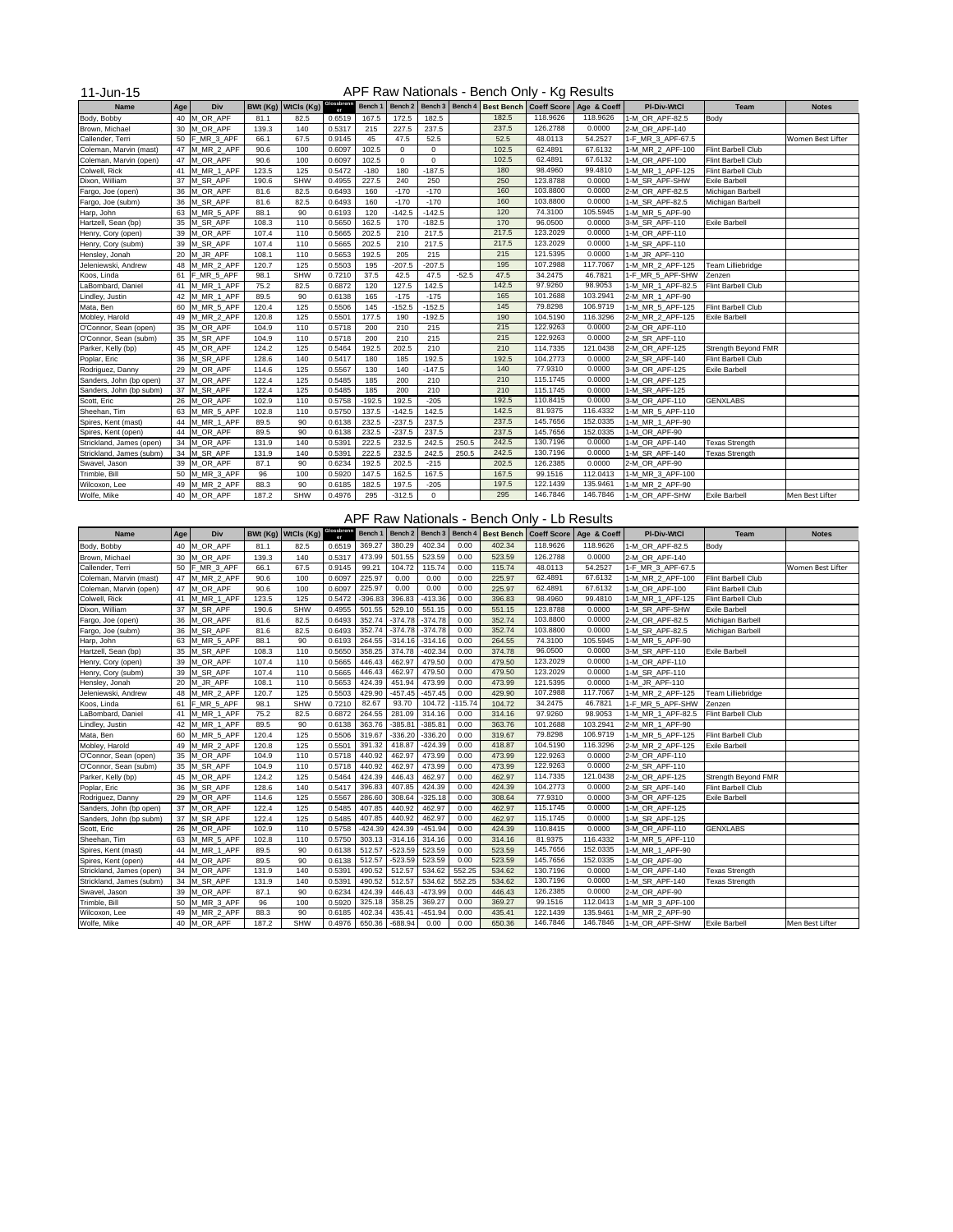### 11-Jun-15

| <b>Name</b>             | Age | Div             |       | BWt(Kg) WtCls(Kg) | Glossbrenner |       |          |          | Deadlift 1   Deadlift 2   Deadlift 3   Best Deadlift   Coeff Score   Age & Coeff |          |          | <b>PI-Div-WtCl</b> | Team                 | <b>Notes</b>      |
|-------------------------|-----|-----------------|-------|-------------------|--------------|-------|----------|----------|----------------------------------------------------------------------------------|----------|----------|--------------------|----------------------|-------------------|
| Allen, William          |     | 68 M_MR_6_APF   | 87.1  | 90                | 0.6234       | 105   | 120      | 130      | 130                                                                              | 81.0420  | 127.7222 | 1-M MR 6 APF-90    | Armageddon           |                   |
| Carney, Raymond         |     | 28 $M$ OR APF   | 106.1 | 110               | 0.5687       | 262.5 | $-272.5$ | $-272.5$ | 262.5                                                                            | 149.2706 | 0.0000   | 1-M OR APF-110     |                      |                   |
| Davis, Shaun            |     | 43 M_MR_1_APF   | 87.5  | 90                | 0.6218       | 247.5 | 260      | $-272.5$ | 260                                                                              | 161.6550 | 166.6663 | 1-M_MR_1_APF-90    |                      |                   |
| Hartzell, Sean (dl)     |     | 35 M_SR_APF     | 108.3 | 110               | 0.5650       | 255   | 265      | $-272.5$ | 265                                                                              | 149.7250 | 0.0000   | 1-M SR APF-110     | <b>Exile Barbell</b> |                   |
| Little, Arthur (mast)   |     | 60 M_MR_5_APF   | 69    | 75                | 0.7349       | 220   | 232.5    | 237.5    | 237.5                                                                            | 174.5269 | 233.8660 | 1-M_MR_5_APF-75    | Armageddon           | Men Best Lifter   |
| Little, Arthur (open)   |     | 60 M_OR_APF     | 69    | 75                | 0.7349       | 220   | 232.5    | 237.5    | 237.5                                                                            | 174.5269 | 233.8660 | 1-M OR APF-75      | Armageddon           |                   |
| Ottaway, Andrew (jr)    |     | 21 M_JR_APF     | 89    | 90                | 0.6157       | 270   | $-315$   | $-315$   | 270                                                                              | 166.2390 | 0.0000   | 1-M JR APF-90      |                      |                   |
| Ottaway, Andrew (open)  | 21  | M OR APF        | 89    | 90                | 0.6157       | 270   | $-315$   | $-315$   | 270                                                                              | 166.2390 | 0.0000   | 1-M OR APF-90      |                      |                   |
| Parker, Kelly (dl)      |     | 45 M OR APF     | 124.2 | 125               | 0.5464       | 260   | 280      | 292.5    | 292.5                                                                            | 159.8074 | 168.5968 | 1-M OR APF-125     | Strength Beyond FMR  |                   |
| Sanders, John (dl open) |     | 37 M_OR_APF     | 122.4 | 125               | 0.5485       | 250   | 267.5    | 275      | 275                                                                              | 150.8238 | 0.0000   | 2-M OR APF-125     |                      |                   |
| Sanders, John (dl subm) |     | 37 M_SR_APF     | 122.4 | 125               | 0.5485       | 250   | 267.5    | 275      | 275                                                                              | 150.8238 | 0.0000   | 1-M SR APF-125     |                      |                   |
| Shipley, G. Cliff       |     | 56 M MR 4 APF   | 79.2  | 82.5              | 0.6624       | 185   | 200      | 206      | 206                                                                              | 136.4441 | 170.0093 | 1-M MR 4 APF-82.5  | Team Repz            |                   |
| Zenzen, Dick            |     | 63 M MR 5 APF   | 116.4 | 125               | 0.5547       | 185   | 202.5    | 211      | 211                                                                              | 117.0417 | 166.3163 | 1-M MR 5 APF-125   | Zenzen               |                   |
| Zipsie, Rachel          |     | 45   F_MR_2_APF | 116.6 | <b>SHW</b>        | 0.6822       | 130   | 142.5    | 155      | 155                                                                              | 105.7410 | 111.5568 | 1-F MR 2 APF-SHW   | Overkill             | Women Best Lifter |

# APF Raw Nationals - Deadlift Only - Lb Results

| <b>Name</b>             | Age | Div            |       | <b>BWt (Kg) WtCls (Kg)</b> | Glossbrenner | Deadlift 1 | Deadlift 2 Deadlift 3 |           | Best Deadlift   Coeff Score   Age & Coeff |          |          | <b>PI-Div-WtCl</b> | Team                 | <b>Notes</b>      |
|-------------------------|-----|----------------|-------|----------------------------|--------------|------------|-----------------------|-----------|-------------------------------------------|----------|----------|--------------------|----------------------|-------------------|
| Allen, William          |     | 68 M_MR_6_APF  | 87.1  | 90                         | 0.6234       | 231.48     | 264.55                | 286.60    | 286.60                                    | 81.0420  | 127.7222 | 1-M_MR_6_APF-90    | Armageddon           |                   |
| Carney, Raymond         |     | 28 $M$ OR APF  | 106.1 | 110                        | 0.5687       | 578.71     | $-600.75$             | $-600.75$ | 578.71                                    | 149.2706 | 0.0000   | 1-M OR APF-110     |                      |                   |
| Davis, Shaun            |     | 43 M_MR_1_APF  | 87.5  | 90                         | 0.6218       | 545.64     | 573.20                | $-600.75$ | 573.20                                    | 161.6550 | 166.6663 | 1-M MR 1 APF-90    |                      |                   |
| Hartzell, Sean (dl)     |     | 35 M_SR_APF    | 108.3 | 110                        | 0.5650       | 562.17     | 584.22                | $-600.75$ | 584.22                                    | 149.7250 | 0.0000   | 1-M SR APF-110     | <b>Exile Barbell</b> |                   |
| Little, Arthur (mast)   |     | 60 M_MR_5_APF  | 69    | 75                         | 0.7349       | 485.01     | 512.57                | 523.59    | 523.59                                    | 174.5269 | 233.8660 | 1-M MR 5 APF-75    | Armageddon           | Men Best Lifter   |
| Little, Arthur (open)   |     | 60 M OR APF    | 69    | 75                         | 0.7349       | 485.01     | 512.57                | 523.59    | 523.59                                    | 174.5269 | 233.8660 | 1-M OR APF-75      | Armageddon           |                   |
| Ottaway, Andrew (jr)    | 21  | M JR APF       | 89    | 90                         | 0.6157       | 595.24     | $-694.45$             | $-694.45$ | 595.24                                    | 166.2390 | 0.0000   | 1-M JR APF-90      |                      |                   |
| Ottaway, Andrew (open)  |     | 21 $M$ OR APF  | 89    | 90                         | 0.6157       | 595.24     | $-694.45$             | $-694.45$ | 595.24                                    | 166.2390 | 0.0000   | 1-M OR APF-90      |                      |                   |
| Parker, Kelly (dl)      |     | 45 M OR APF    | 124.2 | 125                        | 0.5464       | 573.20     | 617.29                | 644.85    | 644.85                                    | 159.8074 | 168.5968 | 1-M OR APF-125     | Strength Beyond FMR  |                   |
| Sanders, John (dl open) |     | 37 M OR APF    | 122.4 | 125                        | 0.5485       | 551.15     | 589.73                | 606.27    | 606.27                                    | 150.8238 | 0.0000   | 2-M OR APF-125     |                      |                   |
| Sanders, John (dl subm) |     | 37 M SR APF    | 122.4 | 125                        | 0.5485       | 551.15     | 589.73                | 606.27    | 606.27                                    | 150.8238 | 0.0000   | 1-M SR APF-125     |                      |                   |
| Shipley, G. Cliff       |     | 56 M_MR_4_APF  | 79.2  | 82.5                       | 0.6624       | 407.85     | 440.92                | 454.15    | 454.15                                    | 136.4441 | 170.0093 | 1-M_MR_4_APF-82.5  | <b>Team Repz</b>     |                   |
| Zenzen, Dick            |     | 63 M_MR_5_APF  | 116.4 | 125                        | 0.5547       | 407.85     | 446.43                | 465.17    | 465.17                                    | 117.0417 | 166.3163 | 1-M MR 5 APF-125   | Zenzen               |                   |
| Zipsie, Rachel          |     | 45  F MR 2 APF | 116.6 | <b>SHW</b>                 | 0.6822       | 286.60     | 314.16                | 341.71    | 341.71                                    | 105.7410 | 111.5568 | 1-F MR 2 APF-SHW   | <b>Overkill</b>      | Women Best Lifter |

## APF Raw Nationals - Deadlift Only - Kg Results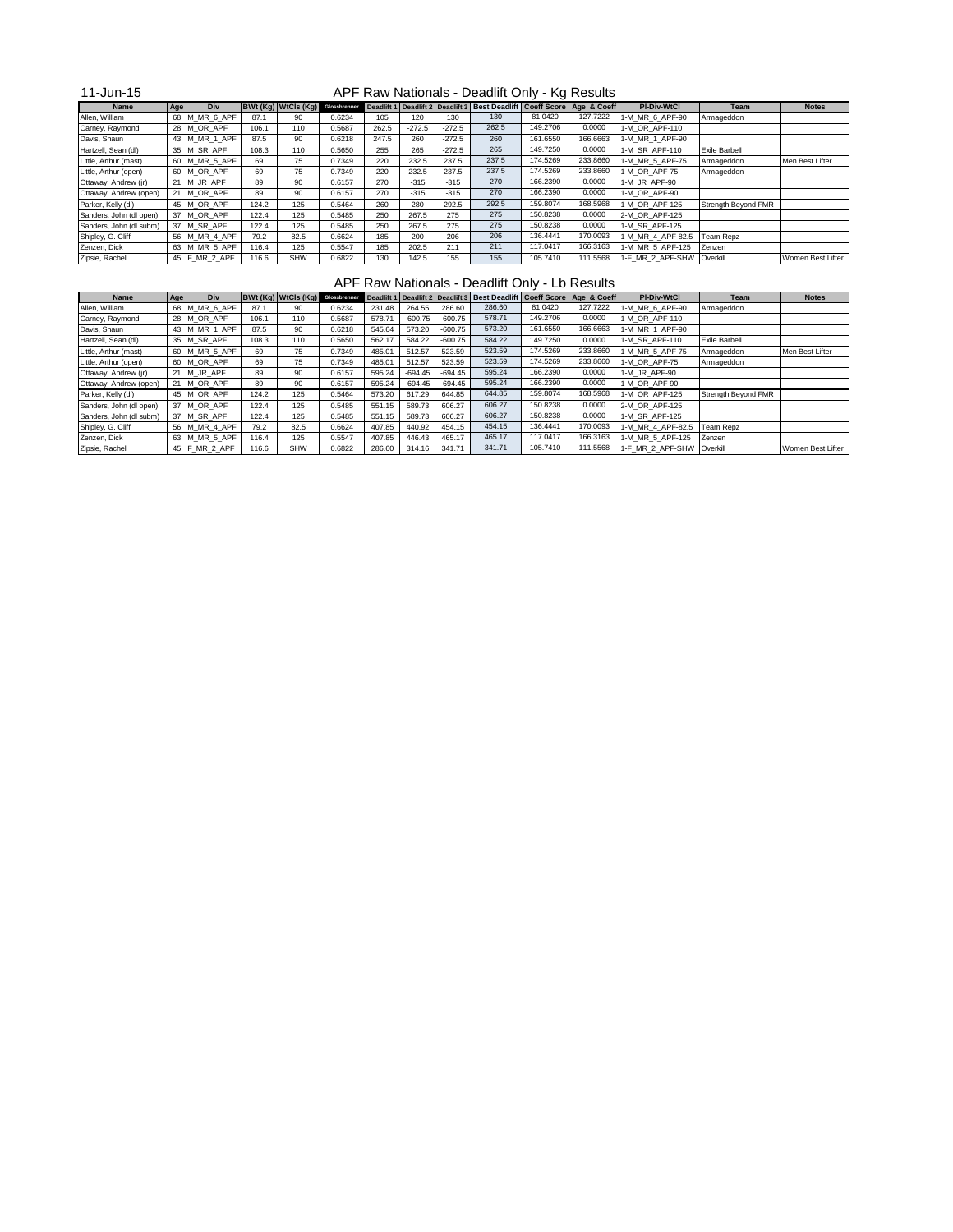#### 13-Jun-15

| .                        |     |                       |          |                      |              |          |          |          |                   |          |          |          |         |                   |                  |            | .          |                         |                      |                 |                    |             |                     |                               |                 |
|--------------------------|-----|-----------------------|----------|----------------------|--------------|----------|----------|----------|-------------------|----------|----------|----------|---------|-------------------|------------------|------------|------------|-------------------------|----------------------|-----------------|--------------------|-------------|---------------------|-------------------------------|-----------------|
| <b>Name</b>              | Age | Div                   | BWt (Kg) | <b>WtCls</b><br>(Ka) | Glossbrenner | Squat :  | Squat 2  | Squat    | <b>Best Squat</b> | Bench '  | Bench 2  | Bench 3  | Bench 4 | <b>Best Bench</b> | <b>Sub Total</b> | Deadlift 1 | Deadlift 2 | Deadlift 3              | <b>Best Deadlift</b> | <b>PL Total</b> | <b>Coeff Score</b> | Age & Coeff | <b>PI-Div-WtCl</b>  | Team                          | <b>Notes</b>    |
| Acuna, Richard           |     | 29 M OR APF           | 108.4    | 110                  | 0.5649       | 207.5    | 227.5    | $-230$   | 227.5             | $-137.5$ | 142.5    | $-145$   |         | 142.5             | 370              | 257.5      | $-280$     | $-280$                  | 257.5                | 627.5           | 354.4434           | 0.0000      | 3-M OR APF-110      | Armageddon                    |                 |
| Ahrabian, Arman          |     | 26 M OR APF           | 106.2    | 110                  | 0.5685       | $-222.5$ | 222.5    | 237.5    | 237.5             | $-192.5$ | 192.5    | $-202.5$ |         | 192.5             | 430              | 282.5      | $-305$     | $-305$                  | 282.5                | 712.5           | 405.0206           | 0.0000      | 1-M OR APF-110      | Gladiator Teddy Bears         |                 |
| Brimer, Matthew          |     | 27 M OR APF           | 152.9    | SHW                  | 0.5214       | 282.5    | 292.5    |          | 292.5             | 185      | 192.5    | $-197.5$ |         | 192.5             | 485              | 330        | 337.5      | $\overline{0}$          | 337.5                | 822.5           | 428.8515           | 0.0000      | 1-M OR APF-SHW      | Armageddon                    | Men Best Lifter |
| Cairns, Randy (mast)     |     | 49 M MR 2 APF         | 129.1    | 140                  | 0.5412       | 235      | 250      | $-262.5$ | 250               | 137.5    | 142.5    | $-150$   |         | 142.5             | 392.5            | 250        | 267.5      | 272.5                   | 272.5                | 665             | 359.8980           | 400.5665    | 1-M MR 2 APF-140    |                               |                 |
| Cairns, Randy (open)     |     | 49 M OR APF           | 129.1    | 140                  | 0.5412       | 235      | 250      | $-262.5$ | 250               | 137.5    | 142.5    | $-150$   |         | 142.5             | 392.5            | 250        | 267.5      | 272.5                   | 272.5                | 665             | 359.8980           | 400.5665    | 1-M OR APF-140      |                               |                 |
| Cole, Chris              |     | 35 M OR APF           | 138      | 140                  | 0.5328       | 242.5    | 250      | 262.5    | 262.5             | $-212.5$ | $-212.5$ | $-212.5$ |         | $\Omega$          |                  | 260        |            |                         |                      | - റ             | 0.0000             | 0.0000      |                     |                               |                 |
| Cousineau, Shaine        |     | 16   M TR 2 APF       | 135      | 140                  | 0.5355       | 192.5    | $-202.5$ | 207.5    | 207.5             | 115      | 122.5    | 127.5    |         | 127.5             | 335              | 207.5      | 215        | 220                     | 220                  | 555             | 297.2025           | 0.0000      | 1-M TR 2 APF-140    | Lapeer Lightning Powerlifting |                 |
| Drummond, Jonathan       |     | 49   M MR 2 APF       | 122.5    | 125                  | 0.5483       | $-227.5$ | 232.5    | 252.5    | 252.5             | 167.5    | $-172.5$ | $-172.5$ |         | 167.5             | 420              | 297.5      | 320        | 330                     | 330                  | 750             | 411.2250           | 457.6934    | 1-M MR 2 APF-125    |                               |                 |
| Enders, Troy             |     | 49  M MR 2 APF        | 97.5     | 100                  | 0.5878       | 130      | 142.5    | 150      | 150               | 105      | $-115$   | 115      |         | 115               | 265              | 185        | 197.5      | $\overline{0}$          | 197.5                | 462.5           | 271.8344           | 302.5517    | 1-M MR 2 APF-100    |                               |                 |
| Garland, Dejuar          |     | 33 M OR APF           | 150.7    | SHW                  | 0.5226       | 230      | 250      | 260      | 260               | 180      | 197.5    | $-202.5$ |         | 197.5             | 457.5            | 260        | 270        | 277.5                   | 277.5                | 735             | 384.0743           | 0.0000      | 3-M OR APF-SHW      | Double A Barbell              |                 |
| Glass, William           |     | 38 M SR APF           | 104.9    | 110                  | 0.5718       | 170      | $-187.5$ | $-187.5$ | 170               | 125      | 132.5    | $-137.5$ |         | 132.5             | 302.5            | 215        | 230        | $-237.5$                | 230                  | 532.5           | 304.4569           | 0.0000      | 1-M SR APF-110      | Atlas Gym II                  |                 |
| Haras, Greg              |     | 21 M JR APF           | 95.9     | 100                  | 0.5938       | 225      | 235      | $-242.5$ | 235               | $-130$   | 130      | 140      |         | 140               | 375              | 217.5      | 225        | $-232.5$                | 225                  | 600             | 356.2500           | 0.0000      | 1-M JR APF-100      | <b>PFP Powerlifting</b>       |                 |
| Hehl, Mitchell           |     | 22 $\vert$ M JR APF   | 108.5    | 11(                  | 0.5647       | $-222.5$ | $-225$   | $-225$   |                   | 147.5    |          |          |         | $\overline{0}$    |                  | 225        |            |                         |                      | - 0             | 0.0000             | 0.0000      |                     |                               |                 |
| Hehrer, John             |     | 44 M OR APF           | 159.5    | SHW                  | 0.5162       | 227.5    | 250      | 272.5    | 272.5             | 160      | 170      | $-185$   |         | 170               | 442.5            | $-295$     | 295        | 320                     | 320                  | 762.5           | 393.6025           | 410.5274    | 2-M OR APF-SHW      | <b>Ironhouse Power</b>        |                 |
| Jarvis, Otto             |     | 19 M TR 3 APF         | 113.1    | 125                  | 0.5584       | 227.5    | -240     | 240      | 240               | 185      | 197.5    | $-205$   |         | 197.5             | 437.5            | 250        | -265       | 265                     | 265                  | 702.5           | 392.2760           | 0.0000      | 1-M TR 3 APF-125    |                               |                 |
| Jones, Marc              |     | 26 M OR APF           | 106.4    | 110                  | 0.5681       | 170      | 182.5    | 187.5    | 187.5             | 135      | $-145$   | -145     |         | 135               | 322.5            | 225        | 242.5      | $-250$                  | 242.5                | 565             | 320.9765           | 0.0000      | 4-M OR APF-110      | <b>Gladiator Teddy Bears</b>  |                 |
| Lucas, Ryan              |     | 22 M JR APF           | 97.6     | 100                  | 0.5875       | 162.5    | 170      | 177.5    | 177.5             | 145      | 150      | 155      |         | 155               | 332.5            | 207.5      | 217.5      | $-227.5$                | 217.5                | 550             | 323.0975           | 0.0000      | 2-M JR APF-100      | <b>PFP Powerlifting</b>       |                 |
| Lundgaard, Aaron (mast)  |     | 40 M MR 1 APF         | 107.8    | 110                  | 0.5658       | 230      | 250      | 257.5    | 257.5             | 175      | 187.5    | $-192.5$ |         | 187.5             | 445              | 225        | 240        | 252.5                   | 252.5                | 697.5           | 394.6455           | 394.6455    | 1-M MR 1 APF-110    | Double A Barbell              |                 |
| Lundgaard, Aaron (open   |     | 40 M OR APF           | 107.8    | 110                  | 0.5658       | 230      | 250      | 257.5    | 257.5             | 175      | 187.5    | $-192.5$ |         | 187.5             | 445              | 225        | 240        | 252.5                   | 252.5                | 697.5           | 394.6455           | 394.6455    | 2-M OR APF-110      | Double A Barbell              |                 |
| Mansfield, Terry         |     | 42 M MR 1 APF         | 107.4    | 110                  | 0.5665       | 215      | 227.5    | 240      | 240               | 185      | 197.5    | 205      |         | 205               | 445              | 215        | 227.5      | 245                     | 245                  | 690             | 390.8505           | 398.6675    | 2-M MR 1 APF-110    |                               |                 |
| Mason, Erik              |     | 22 M JR APF           | 139.1    | 140                  | 0.5319       | 190      | 205      | $-217.5$ | 205               | 132.5    | 140      | $-142.5$ |         | 140               | 345              | 225        | 240        | $-247.5$                | 240                  | 585             | 311.1323           | 0.0000      | 1-M JR APF-140      | Michigan Barbell              |                 |
| Neumann, Jacob           |     | 15 M TR 1 APF SO      | 98.4     | 100                  | 0.5854       | 42.5     | $-52.5$  | 52.5     | 52.5              | 52.5     | -60      | -60      |         | 60                | 112.5            | 92.5       | $-107.5$   | 107.5                   | 107.5                | 220             | 128.7770           | 0.0000      | 1-M TR 1 APF SO-100 |                               |                 |
| Pascarella, Michael      |     | 50 $\vert$ M MR 3 APF | 125.8    | 140                  | 0.5446       | $-230$   | -240     | $-240$   |                   | 142.5    |          |          |         | $\overline{0}$    |                  | 235        |            |                         |                      | - റ             | 0.0000             | 0.0000      |                     | <b>Triple X Powerlifting</b>  |                 |
| Rishi, Joshi             |     | 25 M OR APF           | 96.3     | 10 <sub>0</sub>      | 0.5911       | $-155$   |          | 155      | 155               | $-125$   | $-125$   | 125      |         | 125               | 280              | 195        | 215        | $-220$                  | 215                  | 495             | 292.5945           | 0.0000      | 2-M OR APF-100      |                               |                 |
| Sawyer, Michael          |     | 59 M MR 4 APF         | 104.1    | 110                  | 0.5724       | 107.5    | 115      |          | 115               | 102.5    | $-110$   |          |         | 102.5             | 217.5            | 155        | 165        | 172.5                   | 172.5                | 390             | 223.2360           | 293.5553    | 1-M MR 4 APF-110    |                               |                 |
| Shearer, Gregory (open   |     | 39 M OR APF           | 94.2     | 100                  | 0.5974       | 125      | 145      | 150      | 150               | 110      | 117.5    | $-122.5$ |         | 117.5             | 267.5            | 165        | 187.5      | $\overline{0}$          | 187.5                | 455             | 271.8170           | 0.0000      | 3-M OR APF-100      | Double A Barbell              |                 |
| Shearer, Gregory (subm   |     | 39 M SR APF           | 94.2     | 100                  | 0.5974       | 125      | 145      | 150      | 150               | 110      | 117.5    | $-122.5$ |         | 117.5             | 267.5            | 165        | 187.5      | - 0                     | 187.5                | 455             | 271.8170           | 0.0000      | 2-M SR APF-100      | Double A Barbell              |                 |
| Sheehan, Tim             |     | 63 M MR 5 APF         | 103.4    | 110                  | 0.5738       | $-180$   | 180      | 200      | 200               | 135      | 142.5    | $-150$   |         | 142.5             | 342.5            | 192.5      | 210        | $-217.5$                | 210                  | 552.5           | 317.0245           | 450.4918    | 1-M MR 5 APF-110    |                               |                 |
| Staples, Jason           |     | 43 M MR 1 APF         | 129.6    | 140                  | 0.5407       | 215      | 227.5    | 240      | 240               | 167.5    | $-177.5$ | $-177.5$ |         | 167.5             | 407.5            | 225        | 235        | $-245$                  | 235                  | 642.5           | 347.3998           | 358.1691    | 1-M MR 1 APF-140    | Atlas Gym II                  |                 |
| Stone, Matthew           |     | 19  M TR 3 APF        | 153      | <b>SHW</b>           | 0.5209       | $-175$   | $-175$   | $-175$   |                   | -95      |          |          |         |                   |                  | 157.5      |            |                         |                      |                 | 0.0000             | 0.0000      |                     |                               |                 |
| Strickland, James (open) |     | 34 M OR APF           | 130.6    | 140                  | 0.5397       | 102.5    | $-142.5$ |          | 102.5             | 222.5    | 232.5    | 242.5    | 252.5   | 242.5             | 345              | 142.5      |            | $\overline{0}$          | 142.5                | 487.5           | 263.0794           | 0.0000      | 2-M OR APF-140      | <b>Texas Strength</b>         |                 |
| Strickland, James (subm  |     | 34 M_SR_APF           | 130.6    | 140                  | 0.5397       | 102.5    | $-142.5$ |          | 102.5             | 222.5    | 232.5    | 242.5    | 252.5   | 242.5             | 345              | 142.5      |            | $\overline{\mathbf{0}}$ | 142.5                | 487.5           | 263.0794           | 0.0000      | 1-M SR APF-140      | Texas Strength                |                 |
| Tripp, Matt (open)       |     | 37 M_OR_APF           | 95.6     | 100                  | 0.5932       | 235      | 255      | 260      | 260               | 150      | 165      | 170      |         | 170               | 430              | 240        | 260        | $-272.5$                | 260                  | 690             | 409.2735           | 0.0000      | 1-M OR APF-100      | Armageddon                    |                 |
| Tripp, Matt (subm)       |     | 37 M SR APF           | 95.6     | 100                  | 0.5932       | 235      | 255      | 260      | 260               | 150      | 165      | 170      |         | 170               | 430              | 240        | 260        | $-272.5$                | 260                  | 690             | 409.2735           | 0.0000      | 1-M SR APF-100      | Armageddon                    |                 |
| Wade, Dan                |     | 33 M_SR_APF           | 108.6    | 110                  | 0.5646       | 165      | 180      | 187.5    | 187.5             | $-132.5$ | 140      | $-147.5$ |         | 140               | 327.5            | 175        | 187.5      | 195                     | 195                  | 522.5           | 294.9774           | 0.0000      | 2-M SR APF-110      | The Spot Athletics            |                 |
|                          |     |                       |          |                      |              |          |          |          |                   |          |          |          |         |                   |                  |            |            |                         |                      |                 |                    |             |                     |                               |                 |

APF Raw Nationals - Men Hw Wt Full Power - Kg Results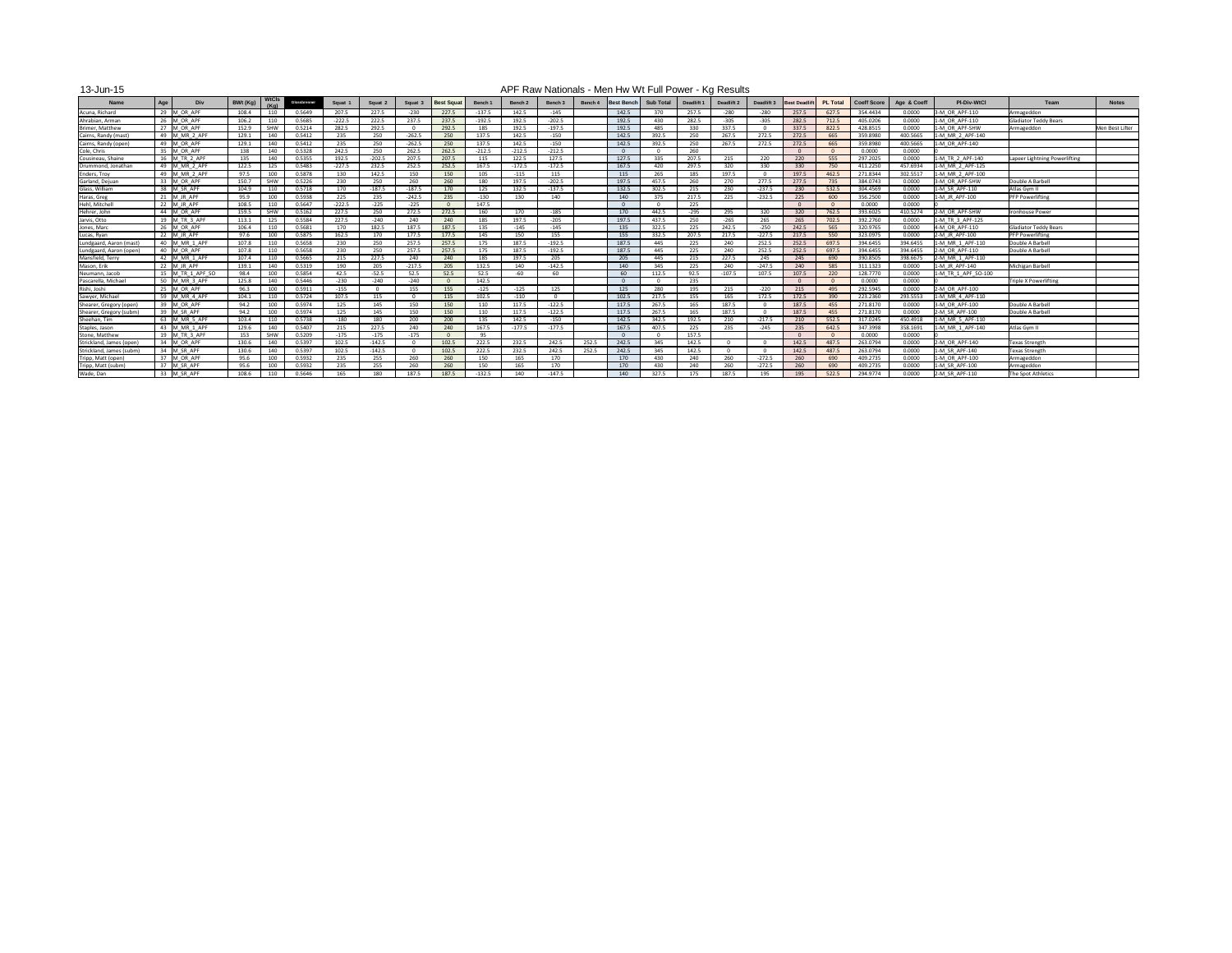| <b>Name</b>             | Age<br>Div          | BWt (Kg) |            | Glossbrenner | <b>Squat</b> | Squat 2   | Squat 3   | <b>Best Squat</b> | <b>Bench</b> | Bench 2   | Bench 3   | Bench 4 | <b>Best Bench</b> | <b>Sub Total</b> | Deadlift  | Deadlift 2 | Deadlift 3 |        | <b>PL Total</b> | <b>Coeff Score</b> | Age & Coeff | <b>PI-Div-WtCl</b>  | Team                          | <b>Notes</b>    |
|-------------------------|---------------------|----------|------------|--------------|--------------|-----------|-----------|-------------------|--------------|-----------|-----------|---------|-------------------|------------------|-----------|------------|------------|--------|-----------------|--------------------|-------------|---------------------|-------------------------------|-----------------|
| Acuna, Richard          | 29 M OR APF         | 108.4    |            | 0.5649       | 457.45       | 501.55    | $-507.06$ | 501.55            | $-303.13$    | 314.16    | $-319.67$ | 0.00    | 314.16            | 815.70           | 567.68    | $-617.29$  | $-617.29$  | 567.68 | 1383.39         | 354.4434           | 0.0000      | 3-M OR APF-110      | Armageddon                    |                 |
| Ahrabian, Armar         | 26 M OR APF         | 106.2    |            | 0.5685       | $-490.52$    | 490.52    | 523.59    | 523.59            | $-424.39$    | 424.39    | $-446.43$ | 0.00    | 424.39            | 947.98           | 622.80    | $-672.40$  | $-672.40$  | 622.80 | 1570.78         | 405.0206           | 0.0000      | 1-M OR APF-110      | Gladiator Teddy Bears         |                 |
| Brimer, Matthew         | 27 M OR APF         | 152.9    | <b>SHW</b> | 0.5214       | 622.80       | 644.85    | 0.00      | 644.85            | 407.85       | 424.39    | $-435.41$ | 0.00    | 424.39            | 1069.23          | 727.52    | 744.05     | 0.00       | 744.05 | 1813.28         | 428.8515           | 0.0000      | 1-M OR APF-SHW      | Armageddon                    | Men Best Lifter |
| Cairns, Randy (mast)    | 49 M MR 2 APP       | 129.1    | 140        | 0.5412       | 518.08       | 551.15    | $-578.72$ | 551.15            | 303.13       | 314.16    | $-330.69$ | 0.00    | 314.16            | 865.31           | 551.15    | 589.73     | 600.75     | 600.75 | 1466.06         | 359.8980           | 400.5665    | 1-M MR 2 APF-140    |                               |                 |
| Cairns, Randy (open)    | 49 M OR APF         | 129.1    | 140        | 0.5412       | 518.08       | 551.15    | $-578.72$ | 551.15            | 303.13       | 314.16    | $-330.69$ | 0.00    | 314.16            | 865.31           | 551.15    | 589.73     | 600.75     | 600.75 | 1466.06         | 359.8980           | 400.5665    | 1-M OR APF-140      |                               |                 |
| Cole, Chris             | 35 M OR APF         | 138      | 140        | 0.5328       | 534.62       | 551.15    | 578.71    | 578.71            | $-468.48$    | $-468.48$ | $-468.48$ | 0.00    | 0.00              | 0.00             | 573.20    | 0.00       | 0.00       | 0.00   | 0.00            | 0.0000             | 0.0000      |                     |                               |                 |
| Cousineau, Shaine       | 16 M TR 2 API       | -135     | 140        | 0.5355       | 424.39       | $-446.43$ | 457.45    | 457.45            | 253.53       | 270.06    | 281.09    | 0.00    | 281.09            | 738.54           | 457.45    | 473.99     | 485.01     | 485.01 | 1223.55         | 297.2025           | 0.0000      | 1-M TR 2 APF-140    | Lapeer Lightning Powerlifting |                 |
| Drummond, Jonathan      | 49  M MR 2 APF      | 122.5    | 125        | 0.5483       | $-501.55$    | 512.57    | 556.66    | 556.66            | 369.27       | $-380.29$ | $-380.29$ | 0.00    | 369.27            | 925.93           | 655.87    | 705.47     | 727.52     | 727.52 | 1653.45         | 411.2250           | 457.6934    | 1-M MR 2 APF-125    |                               |                 |
| Enders, Troy            | 49 M MR 2 APP       | 97.5     | 100        | 0.5878       | 286.60       | 314.16    | 330.69    | 330.69            | 231.48       | $-253.53$ | 253.53    | 0.00    | 253.53            | 584.22           | 407.85    | 435.41     | 0.00       | 435.41 | 1019.63         | 271.8344           | 302.5517    | 1-M MR 2 APF-100    |                               |                 |
| Garland, Dejuan         | M OR APF            | 150.7    | <b>SHW</b> | 0.5226       | 507.06       | 551.15    | 573.20    | 573.20            | 396.83       | 435.41    | $-446.43$ | 0.00    | 435.41            | 1008.60          | 573.20    | 595.24     | 611.78     | 611.78 | 1620.38         | 384.0743           | 0.0000      | 3-M OR APF-SHW      | Double A Barbel               |                 |
| Glass, William          | 38 M SR APP         | 104.9    |            | 0.5718       | 374.78       | $-413.36$ | $-413.36$ | 374.78            | 275.58       | 292.11    | $-303.13$ | 0.00    | 292.11            | 666.89           | 473.99    | 507.06     | $-523.59$  | 507.06 | 1173.95         | 304.4569           | 0.0000      | 1-M SR APF-110      | Atlas Gym II                  |                 |
| Haras, Greg             | 21 $\mid$ M JR APF  | 95.9     | 100        | 0.5938       | 496.04       | 518.08    | $-534.62$ | 518.08            | $-286.60$    | 286.60    | 308.64    | 0.00    | 308.64            | 826.73           | 479.50    | 496.04     | $-512.57$  | 496.04 | 1322.76         | 356.2500           | 0.0000      | 1-M JR APF-100      | <b>IPFP Powerliftin</b>       |                 |
| Hehl, Mitchell          | 22 M JR AP          | 108.5    |            | 0.5647       | $-490.52$    | $-496.04$ | $-496.04$ | 0.00              | 325.18       | 0.00      | 0.00      | 0.00    | 0.00              | 0.00             | 496.04    | 0.00       | 0.00       | 0.00   | 0.00            | 0.0000             | 0.0000      |                     |                               |                 |
| Hehrer, John            | 44 M OR APF         | 159.5    | <b>SHW</b> | 0.5162       | 501.55       | 551.15    | 600.75    | 600.75            | 352.74       | 374.78    | $-407.85$ | 0.00    | 374.78            | 975.54           | $-650.36$ | 650.36     | 705.47     | 705.47 | 1681.01         | 393.6025           | 410.5274    | .- M OR APF-SHW     | <b>Ironhouse Powe</b>         |                 |
| Jarvis, Otto            | 19   M TR 3 API     | 113.1    |            | 0.5584       | 501.55       | $-529.10$ | 529.10    | 529.10            | 407.85       | 435.41    | $-451.94$ | 0.00    | 435.41            | 964.51           | 551.15    | $-584.22$  | 584.22     | 584.22 | 1548.73         | 392.2760           | 0.0000      | 1-M TR 3 APF-125    |                               |                 |
| Jones, Marc             | 26 M OR AP          | 106.4    | 110        | 0.5681       | 374.78       | 402.34    | 413.36    | 413.36            | 297.62       | $-319.67$ | $-319.67$ | 0.00    | 297.62            | 710.98           | 496.04    | 534.62     | $-551.15$  | 534.62 | 1245.60         | 320.9765           | 0.0000      | 4-M OR APF-110      | <b>Gladiator Teddy Bears</b>  |                 |
| Lucas, Ryan             | 22 $\mid$ M JR APF  |          | 10C        | 0.5875       | 358.25       | 374.78    | 391.32    | 391.32            | 319.67       | 330.69    | 341.71    | 0.00    | 341.71            | 733.03           | 457.45    | 479.50     | $-501.55$  | 479.50 | 1212.53         | 323.0975           | 0.0000      | 2-M JR APF-100      | <b>PFP Powerlifting</b>       |                 |
| Lundgaard, Aaron (mast) | 40   M MR 1 AP      | 107.8    |            | 0.5658       | 507.06       | 551.15    | 567.68    | 567.68            | 385.81       | 413.36    | $-424.39$ | 0.00    | 413.36            | 981.05           | 496.04    | 529.10     | 556.66     | 556.66 | 1537.71         | 394.6455           | 394.6455    | 1-M MR 1 APF-110    | Double A Barbel               |                 |
| Lundgaard, Aaron (open  | 40 M OR APF         | 107.8    |            | 0.5658       | 507.06       | 551.15    | 567.68    | 567.68            | 385.81       | 413.36    | $-424.39$ | 0.00    | 413.36            | 981.05           | 496.04    | 529.10     | 556.66     | 556.66 | 1537.71         | 394.6455           | 394.6455    | 2-M OR APF-110      | Double A Barbel               |                 |
| Mansfield, Terry        | 42  M MR 1 API      | 107.4    |            | 0.5665       | 473.99       | 501.55    | 529.10    | 529.10            | 407.85       | 435.41    | 451.94    | 0.00    | 451.94            | 981.05           | 473.99    | 501.55     | 540.13     | 540.13 | 1521.17         | 390.8505           | 398.6675    | 2-M MR 1 APF-110    |                               |                 |
| Mason, Erik             | 22 $\mid$ M JR APF  | 139.1    | 140        | 0.5319       | 418.87       | 451.94    | $-479.50$ | 451.94            | 292.11       | 308.64    | $-314.16$ | 0.00    | 308.64            | 760.59           | 496.04    | 529.10     | $-545.64$  | 529.10 | 1289.69         | 311.1323           | 0.0000      | 1-M JR APF-140      | Michigan Barbell              |                 |
| Neumann, Jacob          | 15 M TR 1 APF SO    | 98.4     | 100        | 0.5854       | 93.70        | $-115.74$ | 115.74    | 115.74            | 115.74       | $-132.28$ | 132.28    | 0.00    | 132.28            | 248.02           | 203.93    | $-236.99$  | 236.99     | 236.99 | 485.01          | 128.7770           | 0.0000      | 1-M TR 1 APF SO-100 |                               |                 |
| Pascarella, Michael     | 50   M MR 3 APF     | 125.8    | 140        | 0.5446       | $-507.06$    | $-529.10$ | $-529.10$ | 0.00              | 314.16       | 0.00      | 0.00      | 0.00    | 0.00              | 0.00             | 518.08    | 0.00       | 0.00       | 0.00   | 0.00            | 0.0000             | 0.0000      |                     | Triple X Powerlifting         |                 |
| Rishi, Joshi            | 25 M OR APF         | −96.     | 100        | 0.5911       | $-341.71$    | 0.00      | 341.71    | 341.71            | $-275.58$    | $-275.58$ | 275.58    | 0.00    | 275.58            | 617.29           | 429.90    | 473.99     | $-485.01$  | 473.99 | 1091.28         | 292.5945           | 0.0000      | 2-M OR APF-100      |                               |                 |
| Sawyer, Michael         | 59 M MR 4 APF       | 104.1    |            | 0.5724       | 236.99       | 253.53    | 0.00      | 253.53            | 225.97       | $-242.51$ | 0.00      | 0.00    | 225.97            | 479.50           | 341.71    | 363.76     | 380.29     | 380.29 | 859.79          | 223.2360           | 293.5553    | 1-M MR 4 APF-110    |                               |                 |
| Shearer, Gregory (open  | 39 M OR APF         | 94.2     | 100        | 0.5974       | 275.58       | 319.67    | 330.69    | 330.69            | 242.51       | 259.04    | $-270.06$ | 0.00    | 259.04            | 589.73           | 363.76    | 413.36     | 0.00       | 413.36 | 1003.09         | 271.8170           | 0.0000      | 3-M OR APF-100      | Double A Barbel               |                 |
| Shearer, Gregory (subm  | 39 M SR API         | 94.2     | 100        | 0.5974       | 275.58       | 319.67    | 330.69    | 330.69            | 242.51       | 259.04    | $-270.06$ | 0.00    | 259.04            | 589.73           | 363.76    | 413.36     | 0.00       | 413.36 | 1003.09         | 271.8170           | 0.0000      | 2-M SR APF-100      | Double A Barbel               |                 |
| Sheehan, Tim            | 63  M MR 5 API      | 103.4    |            | 0.5738       | $-396.83$    | 396.83    | 440.92    | 440.92            | 297.62       | 314.16    | $-330.69$ | 0.00    | 314.16            | 755.08           | 424.39    | 462.97     | $-479.50$  | 462.97 | 1218.04         | 317.0245           | 450.4918    | 1-M MR 5 APF-110    |                               |                 |
| Staples, Jason          | 43 IM MR 1 AP       | 129.6    | 140        | 0.5407       | 473.99       | 501.55    | 529.10    | 529.10            | 369.27       | $-391.32$ | $-391.32$ | 0.00    | 369.27            | 898.37           | 496.04    | 518.08     | $-540.13$  | 518.08 | 1416.46         | 347.3998           | 358.1691    | 1-M MR 1 APF-140    | Atlas Gym II                  |                 |
| <b>Stone. Matthew</b>   | 19 M TR 3 APF       | 153      | <b>SHW</b> | 0.5209       | -385.81      | -385.81   | -385.81   | 0.00              | 209.44       | റ ററ      | n nn      | n nn    | 0.00              | n nn             | 347.22    | റ ററ       | 0.00       | 0.00   | 0.00            | 0.0000             | 0.0000      |                     |                               |                 |
| Strickland, James (open | 34 M OR APF         | 130.6    | 140        | 0.5397       | 225.97       | $-314.16$ | 0.00      | 225.97            | 490.52       | 512.57    | 534.62    | 556.66  | 534.62            | 760.59           | 314.16    | 0.00       | 0.00       | 314.16 | 1074.74         | 263.0794           | 0.0000      | 2-M OR APF-140      | Texas Strength                |                 |
| Strickland, James (subm | 34 M SR APF<br>____ | 130.6    | 140        | 0.5397       | 225.97       | $-314.16$ | 0.00      | 225.97            | 490.52       | 512.57    | 534.62    | 556.66  | 534.62            | 760.59           | 314.16    | $0.00\,$   | 0.00       | 314.16 | 1074.74         | 263.0794           | 0.0000      | 1-M SR APF-140      | <b>Texas Strength</b>         |                 |
| Tripp, Matt (open)      | 37 M_OR_APF         | 95.6     | 100        | 0.5932       | 518.08       | 562.17    | 573.20    | 573.20            | 330.69       | 363.76    | 374.78    | 0.00    | 374.78            | 947.98           | 529.10    | 573.20     | $-600.75$  | 573.20 | 1521.17         | 409.2735           | 0.0000      | 1-M OR APF-100      | Armageddon                    |                 |
| Tripp, Matt (subm)      | 37 M SR APF         | 95.6     | 100        | 0.5932       | 518.08       | 562.17    | 573.20    | 573.20            | 330.69       | 363.76    | 374.78    | 0.00    | 374.78            | 947.98           | 529.10    | 573.20     | $-600.75$  | 573.20 | 1521.17         | 409.2735           | 0.0000      | 1-M SR APF-100      | Armageddon                    |                 |
| Wade, Dan               | <u>33 M_SR_APF</u>  | 108.6    | 110        | 0.5646       | 363.76       | 396.83    | 413.36    | 413.36            | $-292.11$    | 308.64    | $-325.18$ | 0.00    | 308.64            | 722.01           | 385.81    | 413.36     | 429.90     | 429.90 | 1151.90         | 294.9774           | 0.0000      | 2-M_SR_APF-110      | The Spot Athletics            |                 |

#### APF Raw Nationals - Men Hw Wt Full Power - Lb Results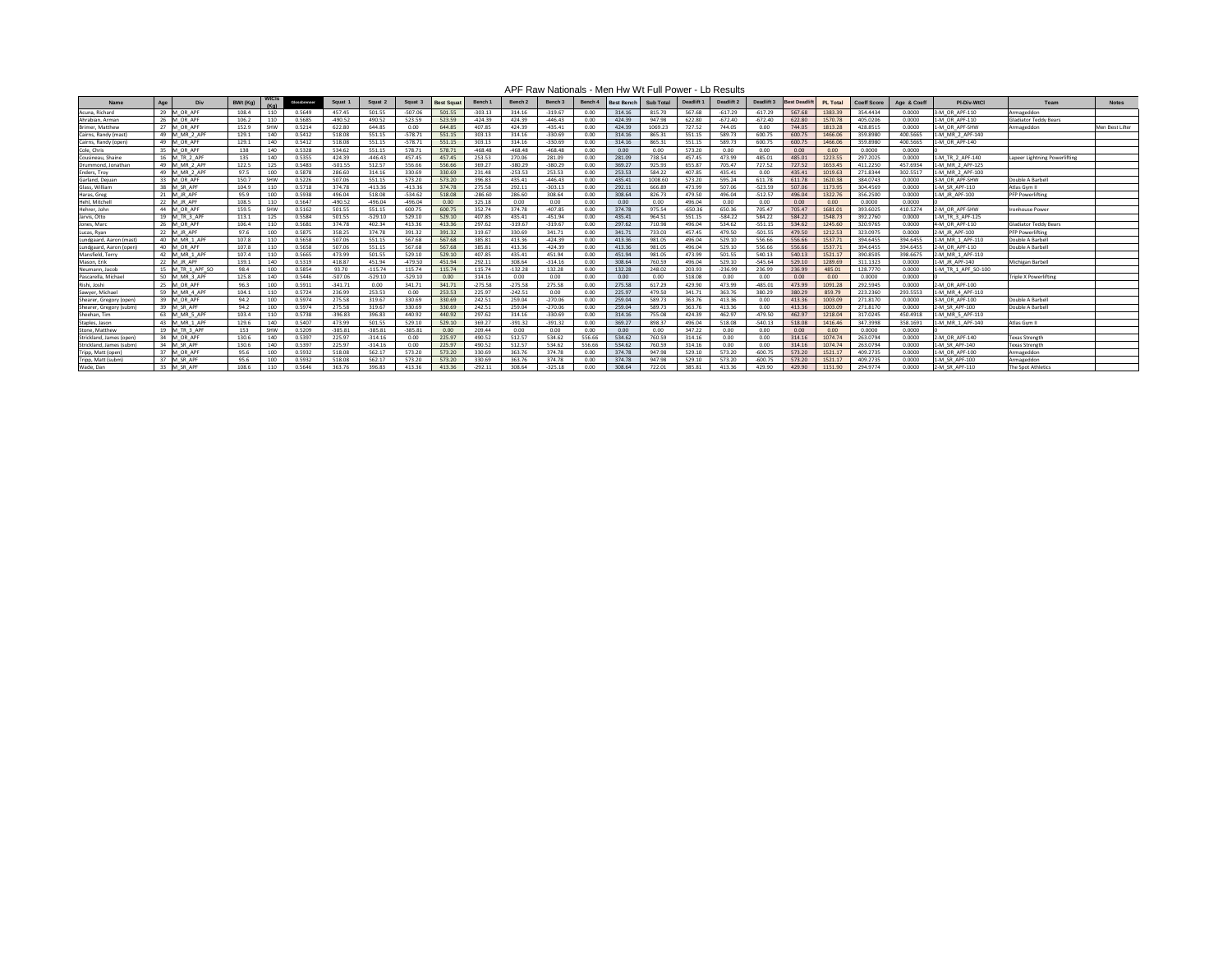14-Jun-15

| טו ווטט דו                                |                                     |              |             |                  |               |              |                  |         |                   |              |          |                   |         |                   | THE INCOVERIGIOUS INCIENT CHICAGO VIOLICITY ON LOW CH |               | 11911000110 |                |            |                      |                 |                      |                  |                                      |                              |                   |
|-------------------------------------------|-------------------------------------|--------------|-------------|------------------|---------------|--------------|------------------|---------|-------------------|--------------|----------|-------------------|---------|-------------------|-------------------------------------------------------|---------------|-------------|----------------|------------|----------------------|-----------------|----------------------|------------------|--------------------------------------|------------------------------|-------------------|
| <b>Name</b>                               | $\overline{A}$ ge                   | BWt (Kg)     | WtCls (Ka)  | Glossbrenner     | Squat 1       | Squat 2      | Squat 3          | Squat 4 | <b>Best Squat</b> | Bench 1      | Bench 2  | Bench 3           | Bench 4 | <b>Best Bench</b> | <b>Sub Total</b>                                      | Deadlift 1    | Deadlift 2  | Deadlift 3     | Deadlift 4 | <b>Best Deadlift</b> | <b>PL Total</b> | <b>Coeff Score</b>   | Age & Coeff      | <b>PI-Div-WtCl</b>                   | Team                         | <b>Notes</b>      |
| Bies, Walter III                          | 29 M OR APF                         | 80.5         |             | 0.6551           |               |              | 190              |         | 190               |              | 132.5    | $-137.5$          |         | 132.5             | 322.5                                                 | 192.5         |             | 220            |            | 220                  | 542.5           | 355.3646             | 0.0000           | 3-M OR APF-82.5                      | iberation Garage Barbell     |                   |
| Bleau, Levi                               | M TR 1 APF                          | 86.7         |             | 0.6251           | 170           | $-182.5$     | -185             |         | 170               | 117.5        | 125      | 125.5             |         | 125.5             | 295.5                                                 | 207.5         | 217.5       | 220            | -222.5     | 220                  | 515.5           | 322.2391             | 0.0000           | 1-M TR 1 APF-90                      | apeer Lighting Powerlifting. |                   |
| Borgerson, Gregory                        | 64 M MR 5 APF                       | 79.6         | 82.5        | 0.6601           | -110          | 110          | $-125$           |         | 110               | - 85         | 90       | -95               |         |                   | 200                                                   | 165           | $-185$      | $-185$         |            | 165                  | 365             | 240.9183             | 349.3315         | 1-M MR 5 APF-82.5                    |                              |                   |
| Boshoven, Lynne                           | 57 IF MR 4 APF                      | 82.8         |             | 0.7848           | 137.5         | 142.5        | 147.5            |         | 147.5             | 92.5         | 100      | 105               |         | 105               | 252.5                                                 | 200           | 210         | 215            |            | 215                  | 467.5           | 366.8940             | 465.2216         | $1-F$ MR 4 APF-90                    |                              |                   |
| Bowen, Brenda (mas                        | 43 FMR 1 APF<br>_ <del>_</del> ____ | 74.1         |             | 0.8429           |               | 105          | -115             |         | 105               | 42.5         | 62.5     | -70               |         | 62.5              | 167.5                                                 |               | 130         | -145           |            | 130                  | 297.5           | 250.7628             | 258.5364         | $1-F$ MR 1 APF-75                    |                              |                   |
| Bowen, Brenda (ope                        | 43 F OR APF                         | 74.1         |             | 0.8429           |               | 105          | -115             |         | 105               | 42.5         | 62.5     | -70               |         | 62.5              | 167.5                                                 |               | 130         | -145           |            | 130                  | 297.5           | 250.7628             | 258.5364         | 2-F OR APF-75                        |                              |                   |
| Cardasis, Juli                            | 38 F OR APF                         | 65.9         | 67.5        | 0.9167           | -80.          | 85           | 90               |         | 90                | -45          | 52.5     | $-57.5$           |         | 52.5              | 142.5                                                 | 102.5         | 110         | 115            |            | 115                  | 257.5           | 236.0374             | 0.0000           | 3-F OR APF-67.5                      |                              |                   |
| Cheairs, Gi'Anna                          | 33 FSR APF                          | 77           | 82.5        | 0.8217           | -77.5         | 77.5         | -82.5            |         | 77.5              | -47.5        | 47.5     | $-52.5$           |         | 47.5              | 125                                                   | 105           |             |                |            | 105                  | 230             | 188.9910             | 0.0000           | 1-F SR APF-82.5                      | Armageddon                   |                   |
| Conner, Colten                            | 23 M JR APF<br>____                 | 79.8         | 82.5        | 0.6590           | 125           | $-147.5$     | 165              |         | 165               | 120          | 137.5    | 145               |         | 145               | 310                                                   | 182.5         | 207.5       | $-227.5$       |            | 207.5                | 517.5           | 341.0066             | 0.0000           | 2-M JR APF-82.5                      |                              |                   |
| Cornish, Daniel                           | 20 M JR APF                         | 80.9         |             | 0.6557           | 182.5         | 195          | 200              |         | 200               | 135          | 147.5    | 152.5             |         | 152.5             | 352.5                                                 | 257.5         | 270         | $-277.5$       |            | 270                  | 622.5           | 408.1733             | 0.0000           | $11-M$ JR APF-82.5                   |                              |                   |
| Cornish, Joseph (mas                      | 52 M MR 3 APF                       | 74.1         |             | 0.6947           | 200           | $-205$       | 207.5            |         | 207.5             | 125          | 132.5    | 142.5             |         | 142.5             | 350                                                   | 227.5         | 245         | $-252.5$       |            | 245                  | 595             | 413.3465             | 481.5487         | 1-M MR 3 APF-75                      |                              | Men Best Lifter   |
| Cornish, Joseph (oper                     | 52 M OR APF                         | 74.1         |             | 0.6947           | 200           | -205         | 207.5            |         | 207.5             | 125          | 132.5    | 142.5             |         | 142.5             | 350                                                   | 227.5         | 245         | $-252.5$       |            | 245                  | 595             | 413.3465             | 481.5487         | 2-M OR APF-75                        |                              |                   |
| Creedon, Steve                            | M MR 3 APF                          | 88.5         |             | 0.6177           | 150           | 160          | $-172.5$         |         | 160               | 110          | 120      | 127.5             |         | 127.5             | 287.5                                                 | 185           | 195         | $-212.5$       |            | 195                  | 482.5           | 298.0403             | 341.8522         | $2-M MR 3 APF-90$                    | Michigan Barbell             |                   |
| Draher, Tracy                             | 39 F OR APF                         | 76.3         | 82.5        | 0.8267           | 157.5         | 167.5        | $-182.5$         |         | 167.5             | 112.5        | 117.5    | 125               |         | 125               | 292.5                                                 | 185           | 190         | 195            |            | 195                  | 487.5           | 402.9919             | 0.0000           | $1-F$ OR APF-82.5                    | ronhouse Power               |                   |
| Falzetta, Vincent                         | 17  M TR 2 APF                      | 72.2         |             | 0.7087           | 165           | 175          | 182.5            |         | 182.5             | 117.5        | 125      | -130              |         |                   | 307.5                                                 | 237.5         | 257.5       | $-272.5$       |            | 257.5                | 565             | 400.3873             | 0.0000           | 1-M TR 2 APF-75                      | Armageddon                   |                   |
| Flagg, Darren                             | 42 M OR APF                         | 73.7         |             | 0.6976           | 215           | -230         | $-230$           |         | 215               | 127.5        | 137.5    | $-142.5$          |         | 137.5             | 352.5                                                 | 260           | 275         | $-280$         |            | 275                  | 627.5           | 437.7126             | 446.4669         | 1-M OR APF-75                        | Animal Strength              |                   |
| Gartside, Olivia                          | 23 F OR APF<br>_____                | 65.6         | 67.5        | 0.9200           |               | 107.5        | 112.5            |         | 112.5             | -75          | 82.5     | -90               |         | 82.5              | 195                                                   | 125           | 140         | 147.5          |            | 147.5                | 342.5           | 315.0829             | 0.0000           | $1-F$ OR APF-67.5                    | Ironhouse Power              |                   |
| Goyette, Kayla                            | IF OR APF                           | - 59         |             | 1.0010           |               | 77.5         | -85              |         | 77.5              | -50          | -55 -    | -55               |         |                   | 132.5                                                 |               |             | -95.           |            | - 95                 | 227.5           | 227.7275             | 0.0000           | $2-F$ OR APF-60                      | The Spot Athletics           |                   |
| Harp, John                                | 63 M MR 5 APF                       | 87.9         |             | 0.6223           | <b>80</b>     | 100          | 110              |         | 110               | 115          | $-137.5$ | 137.5             |         | 137.5             | 247.5                                                 | 145           | 175         | 190            |            | 190                  | 437.5           | 272.2344             | 386.8450         | 1-M MR 5 APF-90                      |                              |                   |
| Heal, Kayla                               | 24 FOR APF                          | 77.2         | 82.5        | 0.8204           | 152.5         | $-160$       | 160              |         | 160               | 77.5         | 85.      | $-92.5$           |         |                   | 245                                                   | 170           | 180         | 192.5          |            | 192.5                | 437.5           | 358.9031             | 0.0000           | $2-F$ OR APF-82.5                    |                              |                   |
| Hessenthaler, Noah                        | IM TR 1 APF                         | 54.8         |             | 0.9131           | 115           | 120          | $-122.5$         |         | 120               |              | -70      | -70               |         |                   | 185                                                   | 137.5         | 142.5       | 147.5          | 150        | 147.5                | 332.5           | 303.5891             | 0.0000           | $1-M TR 1 APF-56$                    | Armageddon                   |                   |
| Janssen, Jill (mast                       | 49 FMR 2 APF                        | 64.9         |             | 0.9278           | 100           | $-107.5$     | $-107.5$         |         | 100               | -55          | -57.5    | $-57.5$           |         |                   | 155                                                   | 120           | -125        | $-125$         |            | 120                  | 275             | 255.1313             | 283.9611         | 1-F_MR_2_APF-67.5                    | Armageddon                   |                   |
| Janssen, Jill (open)                      | 49 <b>FOR APF</b>                   | 64.9         | 67.5        | 0.9278           | 100           | $-107.5$     | $-107.5$         |         | 100               |              | -57.5    | $-57.5$           |         |                   | 155                                                   | 120           | $-125$      | $-125$         |            | 120                  | 275             | 255.1313             | 283.9611         | 2-F OR APF-67.5                      | Armageddon                   |                   |
| Jones, Andrea                             | 24 FOR APF                          | 55.7         |             | 1.0484           | 85.           |              | $-100$           |         | 95                | 57.5         | 62.5     | -65               |         | 62.5              | 157.5                                                 | 132.5         | 140         | $-142.5$       |            | 140                  | 297.5           | 311.8990             | 0.0000           | $1-F$ OR APF-56                      | Armageddon                   |                   |
| Kinnane, Tera                             | 39 IF SR APF                        | 97.8         | SHW         | 0.7219           | 130           | 130 -        | 140              | 145.5   | 140               | 67.5         | 72.5     | $-77.5$           |         | 72.5              | 212.5                                                 | 145           | 160         | 170            |            | 170                  | 382.5           | 276.1076             | 0.0000           | 11-F SR APF-SHW                      | Team Repz                    |                   |
| Kline, Scott                              | 19 M TR 3 APF                       | 74.4         |             | 0.6927           | 120           | $-127.5$     | 132.5            |         | 132.5             |              | -82.5    | -82.5             |         |                   | 207.5                                                 | 165           | 172.5       | 185            |            | 185                  | 392.5           | 271.8651             | 0.0000           | 1-M TR 3 APF-75                      | The Spot Athletics           |                   |
| Krajenka, Casey                           | 24 M OR APF                         | 79.8         | 82.5        | 0.6590           | 170           | 182.5        | 185              |         | 185               | 135          | 142.5    | -145              |         | 142.5             | 327.5                                                 | 215           | 222.5       | 227.5          |            | 227.5                | 555             | 365.7173             | 0.0000           | 2-M OR APF-82.5                      |                              |                   |
| Laduke, Amy                               | 37 F SR APF                         | 83.7         |             | 0.7796           | 62.5          | 70           | 75               |         | 75                |              | 62.5     | -67.5             |         | 62.5              | 137.5                                                 | 102.5         | 112.5       | 122.5          |            | 122.5                | 260             | 202.6960             | 0.0000           | 1-F SR APF-90                        | Team Repz                    |                   |
| Lai, Jeffrey                              | 19 M TR 3 APF                       | 80.8         |             | 0.6535           | 125           | 187.5        | $-202.5$         |         | 187.5             | 100          | -107.5   | 107.5             |         | 107.5             | 295                                                   | <b>220</b>    | 235         | $-245$         |            | 235                  | 530             | 346.3285             | 0.0000           | 2-M TR 3 APF-82.5                    | Destination Dallas           |                   |
| Langdon, Nora                             | 72 IF MR 7 APF<br>_____             | -89          |             | 0.7521           | $-137.5$      | $-137.5$     | -137.5           |         |                   |              |          |                   |         |                   |                                                       | 137.5         |             |                |            |                      |                 | 0.0000               | 0.0000           |                                      | Armageddon                   |                   |
| Lee, Lindsey (open)                       | $34$ FOR APF                        | 98.5         | SHW         | 0.7199           | -137.5        | 137.5        | $-150$           |         | 137.5             | -65          | 75       | -85               |         |                   | 212.5                                                 | 137.5         | 150         | 160            |            | 160                  | 372.5           | 268.1441             | 0.0000           | 1-F OR APF-SHW                       | Armageddon                   |                   |
| Lee, Lindsey (subm)                       | 34 FSR APF                          | 98.5         | SHW         | 0.7199           | -137.5        | 137.5        | -150             |         | 137.5             | -65          | 75       | -85               |         |                   | 212.5                                                 | 137.5         | 150         | 160            |            | 160                  | 372.5           | 268.1441             | 0.0000           | 2-F SR APF-SHW                       | Armageddon                   |                   |
| Lindley, Rachel                           | 31 F OR APF                         | 75           | 75          | 0.8361           | -130          | 130          | $\overline{0}$   |         | 130               | 72.5         | 77.5     | -80               |         | 77.5              | 207.5                                                 | 165           | 172.5       | -177.5         |            | 172.5                | 380             | 317.7180             | 0.0000           | $1-F$ OR APF-75                      |                              |                   |
| Margraves, Sharri                         | 52 FMR 3 APF<br>__________          | 105.1        | SHW         | 0.7025           | ിറ            | $-110$       | 115              |         | 115               | - 60         | 70       | $-75$             |         |                   | 185                                                   | 130           | 152.5       | 162.5          |            | 162.5                | 347.5           | 244.1014             | 284.3781         | $1-F$ MR 3 APF-SHW                   | <b>ODP Fitness-Lansing</b>   |                   |
| Mrech, Marcel                             | 20 M JR APF                         | 71.3         |             | 0.7157           | 160           | $-175$       | -175             |         | 160               | 125          | $-132.5$ | -140              |         | 125               | 285                                                   | 205           | -220        | $-227.5$       |            | 205                  | 490             | 350.6685             | 0.0000           | $12-M$ JR APF-75                     |                              |                   |
| Neumann, Richard                          | 58 M_MR_4_APF                       | 86.7         | ിറ          | 0.6251           | 125           | 137.5        | 147.5            |         | 147.5             | 115          | 125      | $-127.5$          |         | 125               | 272.5                                                 | 192.5         | 212.5       | $\overline{0}$ |            | 212.5                | 485             | 303.1735             | 391.3970         | 1-M_MR_4_APF-90                      |                              |                   |
| Prenger, Cassie                           | 22 F OR APF<br>58 FMR 4 APF         | 69.4         |             | 0.8818           | -80           | 87.5         | $-97.5$          |         | 87.5              | 57.5         | -60      | $-62.5$           |         | 57.5              | 145                                                   | 102.5         | 115         | $-125$         |            | 115                  | 260             | 229.2550             | 0.0000           | $3-F$ OR APF-75<br>$1-F$ MR 4 APF-75 | The Spot Athletics           | Women Best Lifter |
| Prusnek, Suzanne                          | 59 IF MR 4 APF                      | 71.9         |             | 0.8604           | -140          | 140          | 142.5            |         | 142.5             | - 85         | -90      | -90               |         |                   | 227.5                                                 | 182.5         | 187.5       | 197.5          | - 200      | 197.5                | 425             | 365.6488             | 472.0525         |                                      |                              |                   |
| Schwartz, Mindy                           | ______                              | - 95         | SHW         | 0.7304           | 72.5          | -82.5        | 82.5<br>- റ      | -85     | 82.5              | 52.5         | $\Omega$ | 57.5<br>_റ        | -60     | 57.5              | 140                                                   | 130           | 137.5       | 145            |            | 145                  | 285             | 208.1640             | 273.7357         | $1-F$ MR 4 APF-SHW<br>______         | Armageddon                   |                   |
| Shipley, G. Cliff                         | 56 M_MR_4_APF<br>37 FOR APF         | 78.5         | 82.5<br>-60 | 0.6664<br>1.0079 | 102.5         | 80           |                  |         | 102.5             | 92.5         | 67.5     |                   |         | 92.5              | 195                                                   | 125           |             | 147.5          |            | 125                  | 320<br>297.5    | 213.2480             | 265.7070         | 1-M MR 4 APF-82.5<br>$1-F$ OR APF-60 | Team Repz                    |                   |
| Simon, April<br>Smith, Jonathon           | 25 M OR APF                         | 58.5<br>86.4 |             | 0.6264           | 75<br>162.5   | $-180$       | 82.5<br>-180     |         | 82.5<br>162.5     | 62.5         | $-127.5$ | $-72.5$           |         | 67.5<br>115       | 150<br>277.5                                          | 135           | 142.5       |                |            | 147.5<br>75          | 352.5           | 299.8503<br>220.7884 | 0.0000<br>0.0000 | $3-M$ OR APF-90                      | Ironhouse Power              |                   |
| Stone, Caroline                           | 17 F TR 2 APF                       | 113.5        | <b>SHW</b>  | 0.6864           | ിറ            | 97.5         | 105              | -123    | 105               | 115<br>- 45  | -55 -    | -55               |         |                   | 150                                                   | 92.5          | 102.5       | 112.5          |            | 112.5                | 262.5           | 180.1669             | 0.0000           | $1-F$ TR 2 APF-SHW                   | Armageddon                   |                   |
| Stuecher, Gerald                          | ________                            |              | ാറ          |                  |               |              |                  |         |                   |              | 137.5    |                   |         | 137.5             |                                                       |               | 227.5       |                |            | 227.5                | 537.5           |                      | 0.0000           | _______<br>$2-M$ OR APF-90           |                              |                   |
| Summers, David                            | 28 M_OR_APF<br>53 M MR 3 APF        | 89.1<br>88.5 | <b>AN</b>   | 0.6153<br>0.6177 | 162.5<br>185  | 172.5<br>195 | -182.5<br>$-205$ |         | 172.5<br>195      | 127.5<br>140 | 155      | $-142.5$<br>162.5 |         | 162.5             | 310<br>357.5                                          | 205<br>185    | $-215$      | -230<br>215    |            | 215                  | 572.5           | 330.7238<br>353.6333 | 418.7018         | $1-M$ MR 3 APF-90                    | Armageddon                   |                   |
| Summers, Gloria                           | 44 FMR 1 APF                        | 55.6         | 56.         | 1.0500           | 57.5          | 60           | 70               |         | 70                |              | 47.5     | 52.5              |         | 52.5              | 122.5                                                 |               | 102.5       | 110            |            |                      | 232.5           | 244.1250             | 254.6224         | 1-F MR 1 APF-56                      |                              |                   |
|                                           | 19 M OR APF                         | 81.4         | 82.5        | 0.6503           |               | 227.5        |                  |         | 227.5             | 42.5         | -160     | $-160$            |         | 152.5             | - 380                                                 | 92.5<br>227.5 | 250         | $-272.5$       |            | 110                  |                 |                      | 0.0000           | 1-M OR APF-82.5                      |                              |                   |
| Sundey, Jacob (open)                      | 19 M TR 3 APF                       | 81.4         |             |                  | 205           | 227.5        | $\bigcap$        |         | 227.5             | 152.5        | $-160$   |                   |         | 152.5             |                                                       | 227.5         | 250         | $-272.5$       |            | 250<br>250           | 630             | 409.6575             |                  | 1-M TR 3 APF-82.5                    |                              |                   |
| Sundey, Jacob (teen)<br>Walraven, Garrett | 24 M OR APF                         | 88.6         | 82.5<br>ിറ  | 0.6503<br>0.6173 | 205           | 235          | -245             |         | 235               | 152.5        |          | -160<br>$-190$    |         | 185               | 380<br>420                                            | 272.5         |             |                |            | 272.5                | 630<br>692.5    | 409.6575<br>427.4803 | 0.0000<br>0.0000 | $1-M$ OR APF-90                      |                              |                   |
| Wood, John (mast)                         | 50 M MR 3 APF                       | 80.9         | 82.5        | 0.6557           | 220<br>$-180$ |              |                  |         | $\overline{0}$    | 170<br>150   | 185      |                   |         |                   |                                                       | 232.5         | -290        | -290           |            |                      | - റ             | 0.0000               | 0.0000           |                                      | <b>Motor City Barbell</b>    |                   |
| Wood, John (open)                         | _ <del>_</del> ____<br>50 M OR APF  | 80.9         | 82.5        | 0.6557           | -180          |              |                  |         |                   | 150          |          |                   |         |                   |                                                       | 232.5         |             |                |            |                      |                 | 0.0000               | 0.0000           |                                      | Motor City Barbell           |                   |
| Yert, Daniel                              | ____<br>49   M_MR_2_APF             | 86.1         | ിറ          | 0.6277           | -95.          | 95           | 115              |         | 115               | 92.5         | 105      | 112.5             |         | 112.5             | 227.5                                                 | 147.5         | 162.5       | -167.5         |            | 162.5                | 390             | 244.8030             | 272.4657         | 1-M_MR_2_APF-90                      |                              |                   |
| Zaidel, John                              | 20 M JR APF                         | 70.4         |             | 0.7229           |               | 195          | $-205$           |         | 195               |              | 137.5    | $-142.5$          |         | 137.5             | 332.5                                                 | 255           | 265         | $-272.5$       |            | 265                  | 597.5           | 431.9328             | 0.0000           | 1-M_JR_APF-75                        |                              |                   |
|                                           | 45 F MR 2 APF                       | 115.5        | SHW         | 0.6837           | 185<br>-85    | 102.5        | 110              |         | 110               | -130<br>-45  | 52.5     | -60               |         | 52.5              | 162.5                                                 | 132.5         | 142.5       | 152.5          | $-162.5$   | 152.5                | 315             | 215.3498             | 227.1940         | $1-F$ MR 2 APF-SHW                   | Overkill                     |                   |
| Zipsie, Rachel                            |                                     |              |             |                  |               |              |                  |         |                   |              |          |                   |         |                   |                                                       |               |             |                |            |                      |                 |                      |                  |                                      |                              |                   |

| APF Raw Nationals - Men Lt Wt and Women Full Power - Kg Results |  |
|-----------------------------------------------------------------|--|
|-----------------------------------------------------------------|--|